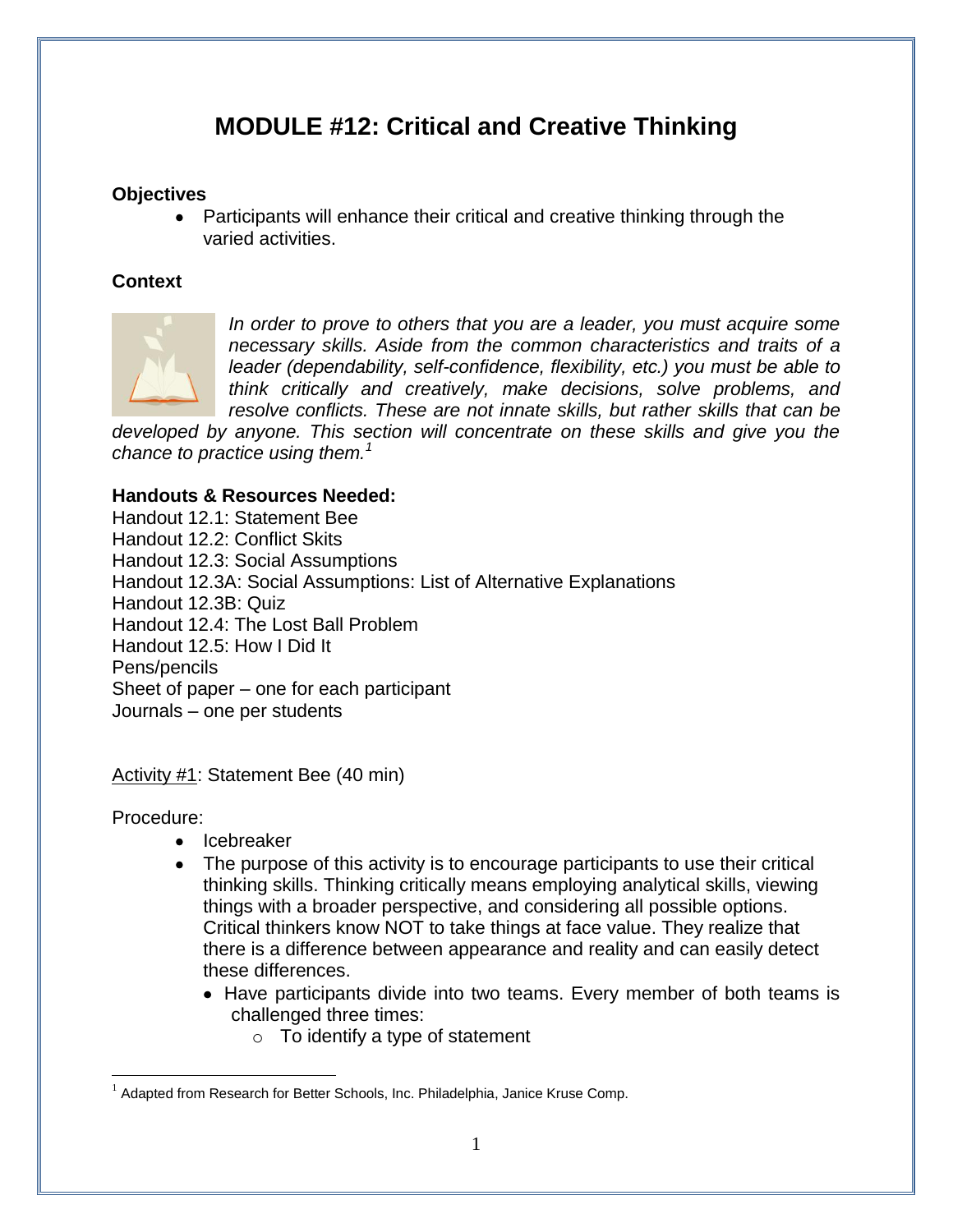- $\circ$  To formulate a type of statement
- Facilitator will provide examples of factual statements, statements of personal taste, and value judgments (Handout 12.1).
- Facilitator will read any statement from the list and challenge participants to identify the type of statement:
	- o Fact, personal statement, value judgment
- Facilitator will ask participants to give an example of one of the three types of statements.
- Have a discussion on what they named.
- Ask participants to add their own example.
- Debriefing

Activity #2: Critical Thinking Components (40 min)

Procedure:

- Icebreaker
- Facilitator will review previous activity.
- Explain to participants that there are four essential components to critical thinking:
	- 1. Identify and challenge assumptions. Always seek the truth.
	- 2. Challenge the importance of context. Learn to read between the lines.
	- 3. Imagine and explore alternatives. Seek out different methods.
	- 4. Reflect on decision, but with a bit of skepticism.
- Divide participants into two groups.
- Ask participants to role-play two scripts on Handout 12.2. These are conflict situations containing factual, taste and value judgment statements.
- After the role-play takes place, the facilitator will lead a discussion based on the questions following the script.
- Debriefing

Activity #3: Social Assumptions (40 min)

Procedure:

- Icebreaker
- Tell participants that they are going to discuss social assumptions to build on their critical and creative thinking.
- Have participants divide into groups of 4 or 5 and have each group discuss the first three assumptions on the Facts and Causal Factors list (Handout 12.3).
- Have participants suggest at least one alternative explanation for each statement (refer to Handout 12.3A for examples).
- Then, have participants discuss the final two assumptions (Facts and Relationships).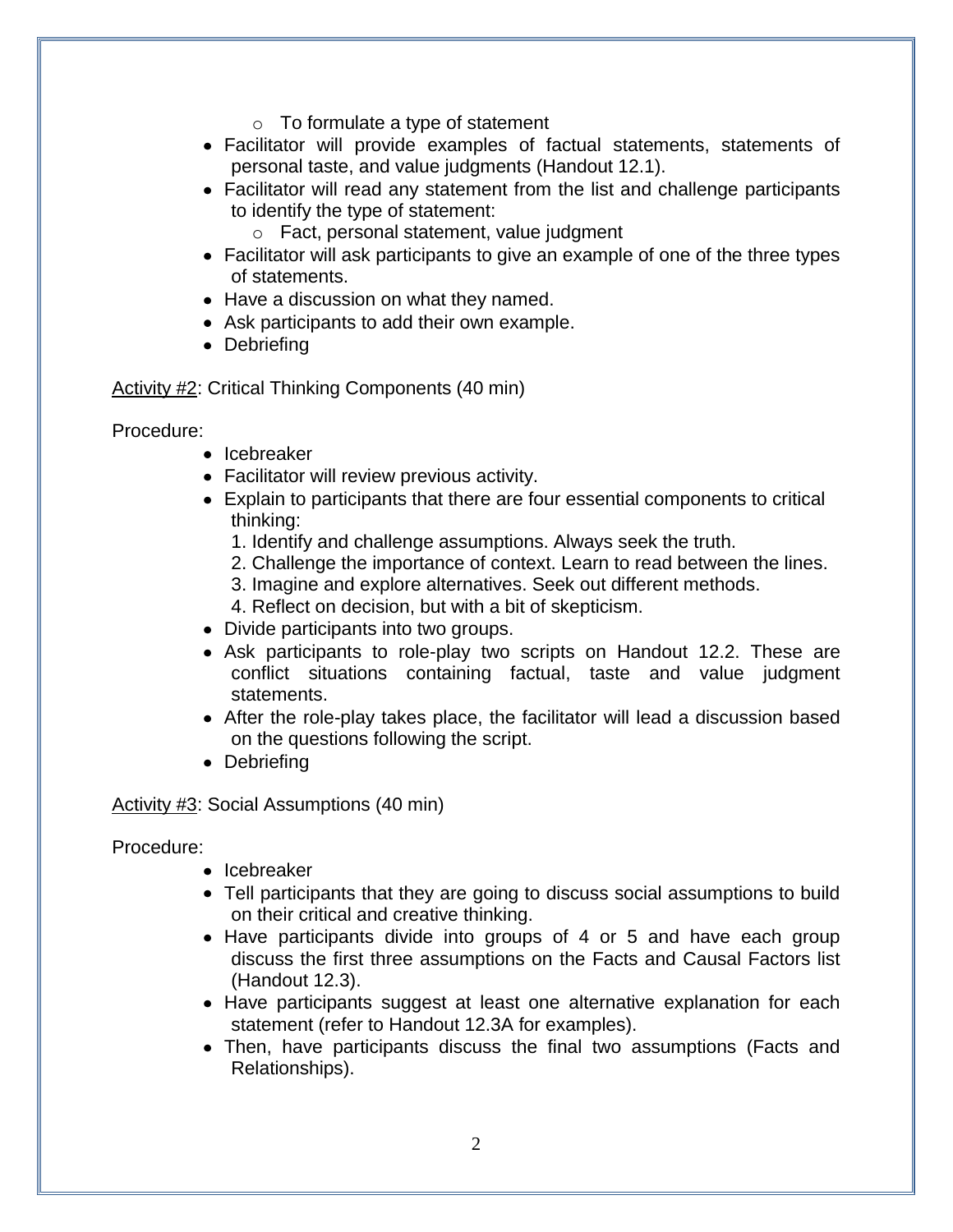- Administer the quiz that offers facts and social assumptions and ask participants for alternative explanations (Handout 12.3B).
- Review the quiz.
- Debriefing

Activity #4: New and Different Thinking (55 min)

Procedure:

- Icebreaker
- Explain to participants that this activity requires creative and critical thinking. Provide Handout 12.4: The Lost Ball Problem.
- Ask participants the following question: What would they suggest these kids do to get their ball out of the pipe?
- If participants ask for additional information, tell them that the pipe is about 5 feet high, 3 inches in diameter, and the ball is 2 inches in diameter.
- Ask participants to discuss the problem with a partner. If students seem frustrated, use the hints below:
	- o Instead of trying to think of ways to reach the ball, how could you get the ball to come to you?
- Ask participants for their ideas and then the facilitator will give the solution:  $\circ$  The problem is easily solved by pouring water into the pipe
- **Debriefing**

Activity #5: Inventions (55 min)

Procedure:

- Icebreaker
- Tell participants to pretend they are inventors of everyday objects.
- Distribute "Inventions: How I Did It" (Handout 12.5).
- Ask participants to fill in the blanks in Part I, with the description of their inventions.
- Once they are finished with Part I, ask participants to work on Part II in pairs.
- Have participants engage in a discussion about their inventions and tell them that there is no right or wrong answer.
- Ask participants the following questions:
	- o What type of thinking does it take to be an inventor?
	- o Discuss some famous inventions that changed our lives?
- Debriefing

Activity #6: Evaluation (20 min)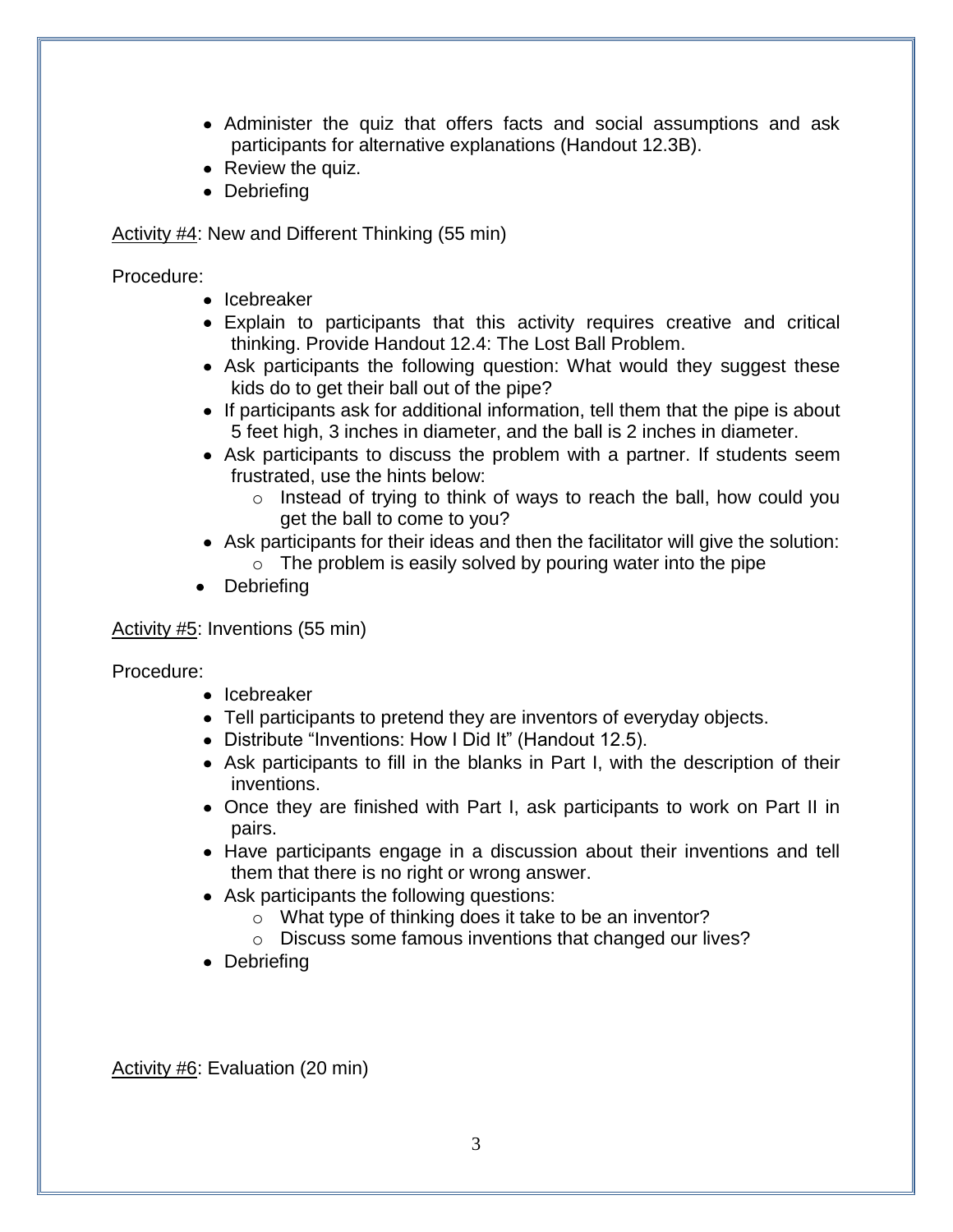Students should be asked to complete the evaluation for this unit.

Handouts: *12.6A Evaluation Form-Student 12.6 B Evaluation Form-Facilitator*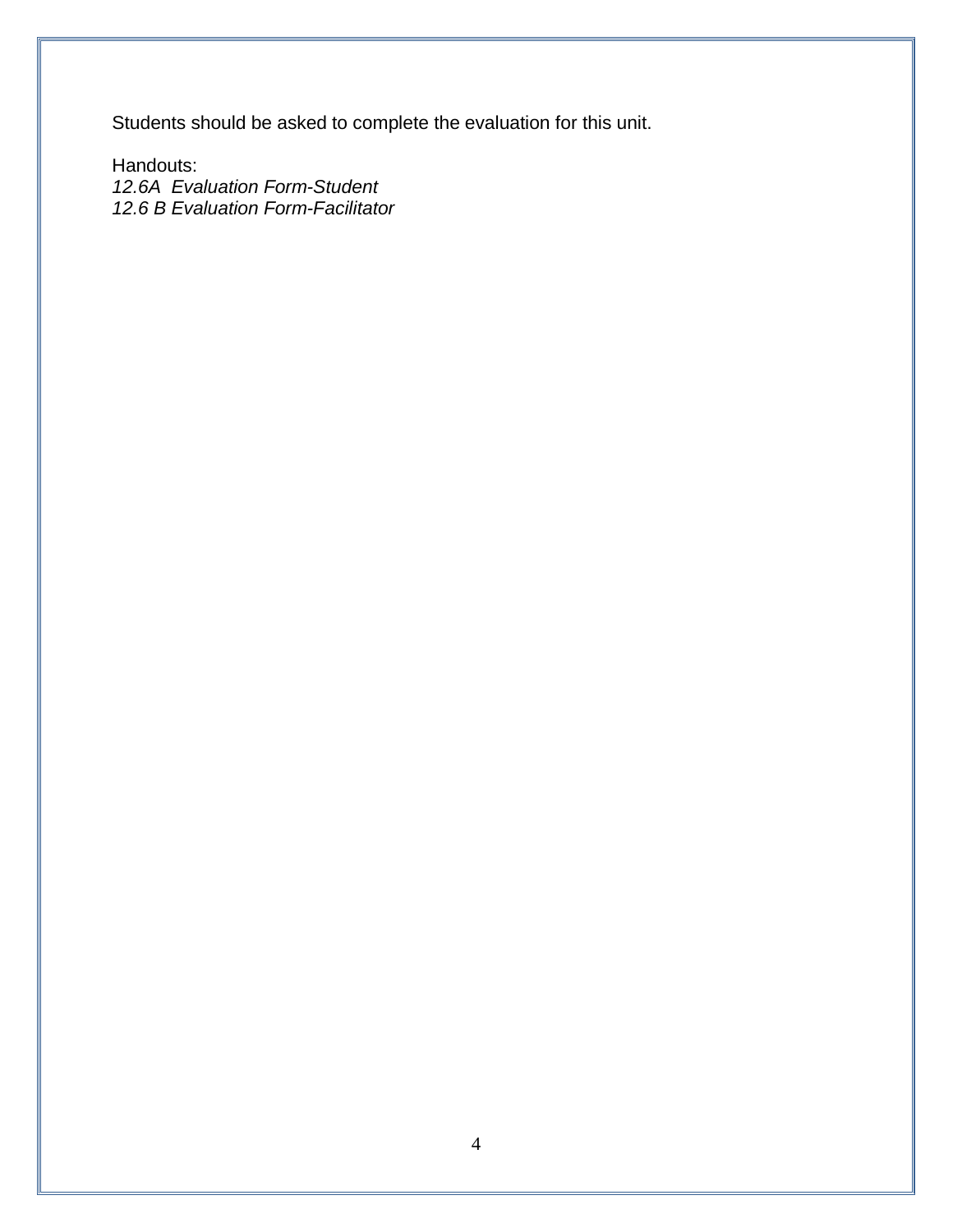# **Statement Bee**

# *What are the different types of statements?*

| <b>FACTUAL STATEMENTS</b>              | 1. There are many kinds of computers.<br>2. Coffee is one of the major exports of Puerto Rico.<br>3. Library records show that more non-fiction books have<br>been borrowed this year than last year.<br>A bad case of measles could cause blindness.<br>4.<br>5. My mother gets mad if I wear dirty socks for a week.<br>Students who cut class usually get called to the office.<br>6.<br>7. Fútbol is a popular sport in the Americas.<br>8. My mother told me that my bedroom is a mess.<br>9. Maria is Mexican American.<br>10. I spent \$100 today.          |
|----------------------------------------|--------------------------------------------------------------------------------------------------------------------------------------------------------------------------------------------------------------------------------------------------------------------------------------------------------------------------------------------------------------------------------------------------------------------------------------------------------------------------------------------------------------------------------------------------------------------|
| <b>STATEMENTS OF</b><br>PERSONAL TASTE | 1. I prefer to use an apple computer.<br>2. I like chocolate candy but I hate chocolate cake.<br>3. My favorite author is Gabriel García Márquez.<br>4. Don't sneeze on me—I'd hate to catch a cold.<br>5. I'd like to go barefoot all summer.<br>6. I would like to cut math class.<br>7. I enjoy playing dominos.<br>8. I like rap music.<br>9. I like Italian food.<br>10. As far as I'm concerned. \$4.00 an hour is a low wage.                                                                                                                               |
| <b>VALUE JUDGEMENTS:</b>               | 1. Computers should be built to last.<br>2. People with bad taste should get fashion advise.<br>3. You shouldn't believe everything you read.<br>4. All children ought to be vaccinated against serious<br>diseases.<br>5. Beto is the best swimming teacher at the pool.<br>6. It's important to attend church regularly.<br>7. It's better to be involved in a game than sit watching.<br>Students should develop good work habits.<br>8.<br>9. It's wrong to accuse a person without very good<br>reasons.<br>10. It's wrong to spend more money than you earn. |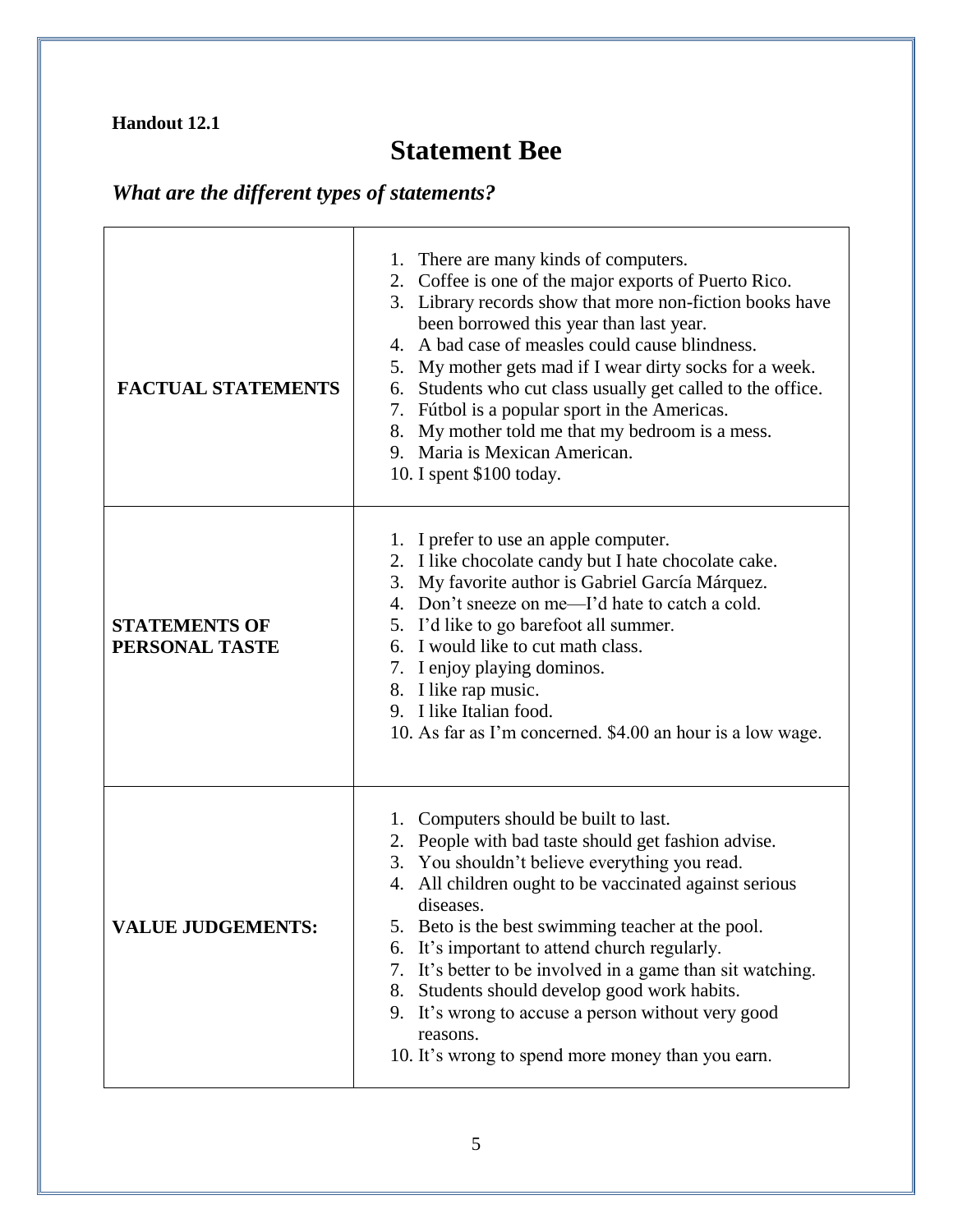## **Conflict Skits**

### **Script A**

| Setting:<br>Characters: | The Girard dining room at dinner time.<br>Elena Martinez, age 18, and Martin, her 12 year-old brother.                                                                                                                            |  |
|-------------------------|-----------------------------------------------------------------------------------------------------------------------------------------------------------------------------------------------------------------------------------|--|
| ELENA:                  | Eat your dinner. You're wasting food. Think of all the starving children in other<br>countries.                                                                                                                                   |  |
| <b>MARTIN:</b>          | But I'm not starving and I'm not wasting food. Listen, I could be well fed and<br>healthy with only half the food I get.                                                                                                          |  |
| ELENA:                  | Prove it. Go on $-$ show me statistics for growing kids.                                                                                                                                                                          |  |
| <b>MARTIN:</b>          | O.K., but I read about it in a magazine at school. We don't have any books about<br>nutrition around the house.                                                                                                                   |  |
| ELENA:                  | So eat your dinner. Mom knows best.                                                                                                                                                                                               |  |
| <b>MARTIN:</b>          | Not on this she doesn't. You said I was wasting food. I say Mom is wasting it by<br>giving me more than I need. I don't need this much to each - especially not in the<br>summer when I'm lying around and not using much energy. |  |
| ELENA:                  | If you can't prove what you're saying, stop talking and star eating.                                                                                                                                                              |  |
| <b>Script B</b>         |                                                                                                                                                                                                                                   |  |
| Setting:<br>Characters: | Back yard of the Guzman's house.<br>Carlos Guzman, 14 years old, and his friend, Juan Hernandez.                                                                                                                                  |  |
| <b>CARLOS:</b>          | Mom says I have to make up my own mind—guitar lessons this summer or camp.                                                                                                                                                        |  |
| <b>JUAN:</b>            | That's not hard. Come to camp with all your friends.                                                                                                                                                                              |  |
| <b>CARLOS:</b>          | I'd like to. We all had a good time last year. Being together at camp seems to<br>make friendships really solid.                                                                                                                  |  |
| JUAN:                   | Right. So come to camp.                                                                                                                                                                                                           |  |
| <b>CARLOS:</b>          | It isn't that easy. You know I like playing the guitar and if I want to improve my<br>playing, I have to take the lessons.                                                                                                        |  |
| <b>JUAN:</b>            | Well, that's your thing.                                                                                                                                                                                                          |  |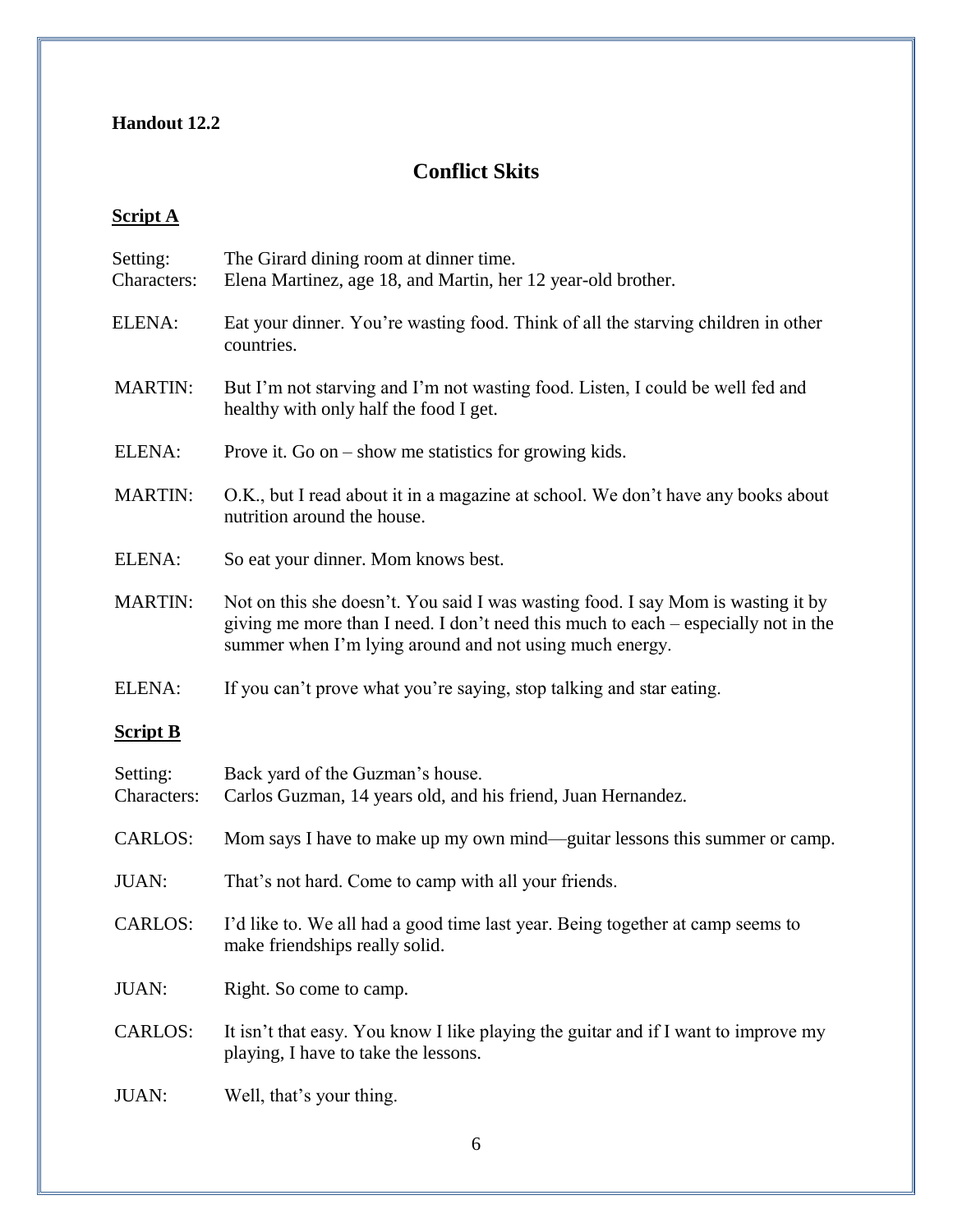CARLOS: Yes it is, and doing something really well—just for own benefit—is also important to me.

JUAN: You have to make the choice, that's all.

CARLOS: All? You make it sound so easy, but it isn't. I just can't make up my mind.

#### Script A: Points for Discussion

1. What kind of arguments are Elena and Martin having?

ANSWER: Argument over facts – how much food kids need to stay healthy.

2. Even thought they are arguing about facts, each of them had stated an opinion. What are the opinions?

ANSWER: Elena says Martin is wasting good food, and that his mother knows best. Martin says he's not wasting food; it's his mother who is wasting food.

- 3. What if Martin located facts to show that growing children need less food than he is asked to eat? Would these facts prove that Martin's opinion is correct? Why can't opinions ever be proved true or false?
- 4. Elena and Martin could not settle their factual argument because the facts were in books and magazines that were at school. Can you think of other kinds of factual arguments that would be hard t to settle?

ANSWER: When different books or other sources state contradictory facts, or when a fact has not yet been established and must be tested, For example: "I can swim faster than you can."

#### Script B: Points for Discussion

1. This conflict situation is not between two people—it's within one person. Which of Carlos's values are in conflict?

ANSWER: Enjoyment with friends and doing something really well.

2. Do you sometimes have to make a decision which involves choosing between conflicting values?

SAMPLE ANSWERS:

a. Spending time on school work to improve grades vs. spending time on sports activities to improve skills.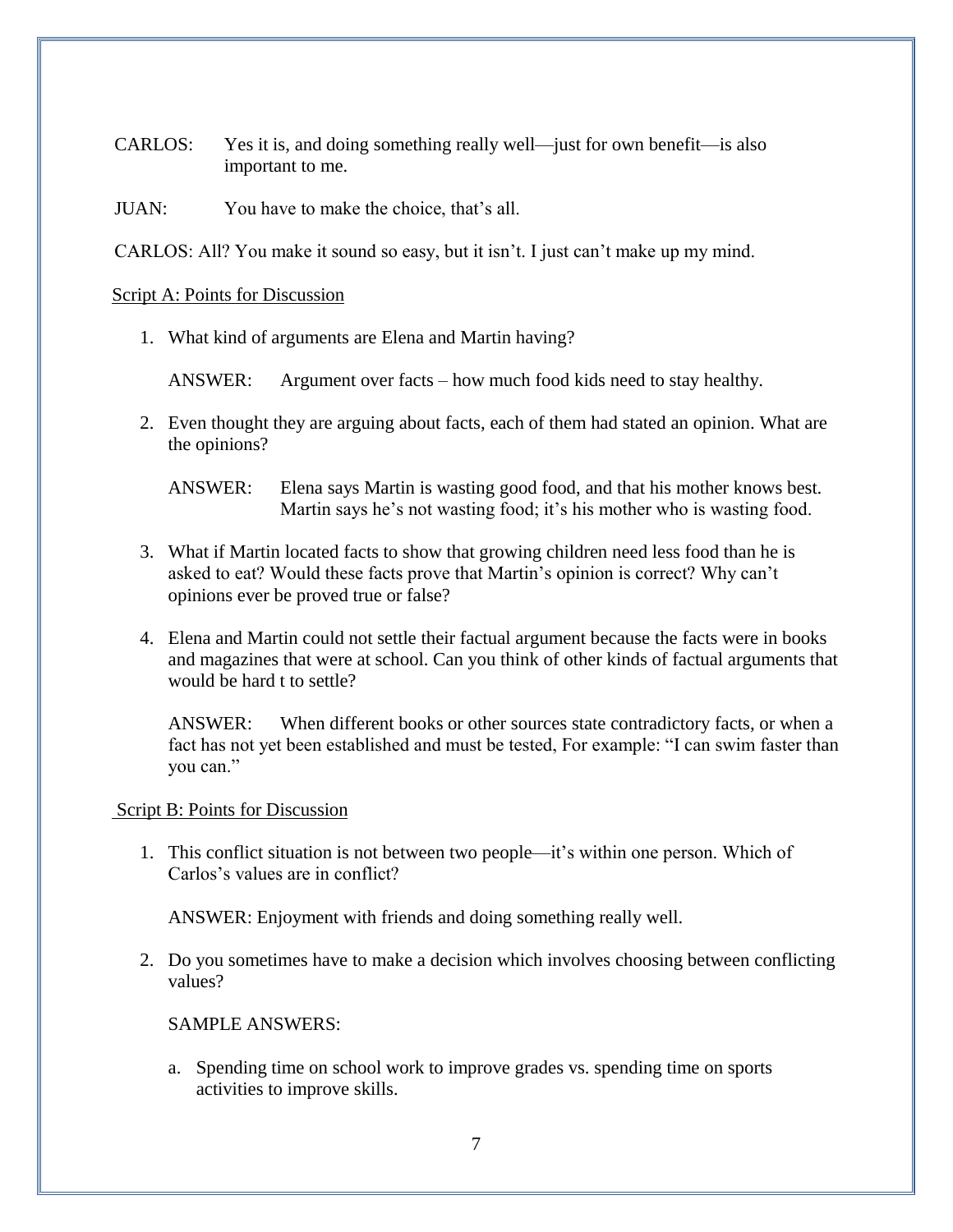- b. Being loyal to one special friend vs. being loyal to a group of friends.
- c. Being kind to a younger brother or sister vs. wanting personal privacy and time of your own.
- 3. How do you deal with such decisions? Do you work it out on your own? Do you talk it over with people who are in some way involved? Do you talk it over with a good friend, your parents, or some other adult whose opinion you respect?
- 4. Could Carlos find a compromise solution?

ANSWER: He could try to arrange for guitar lessons at camp.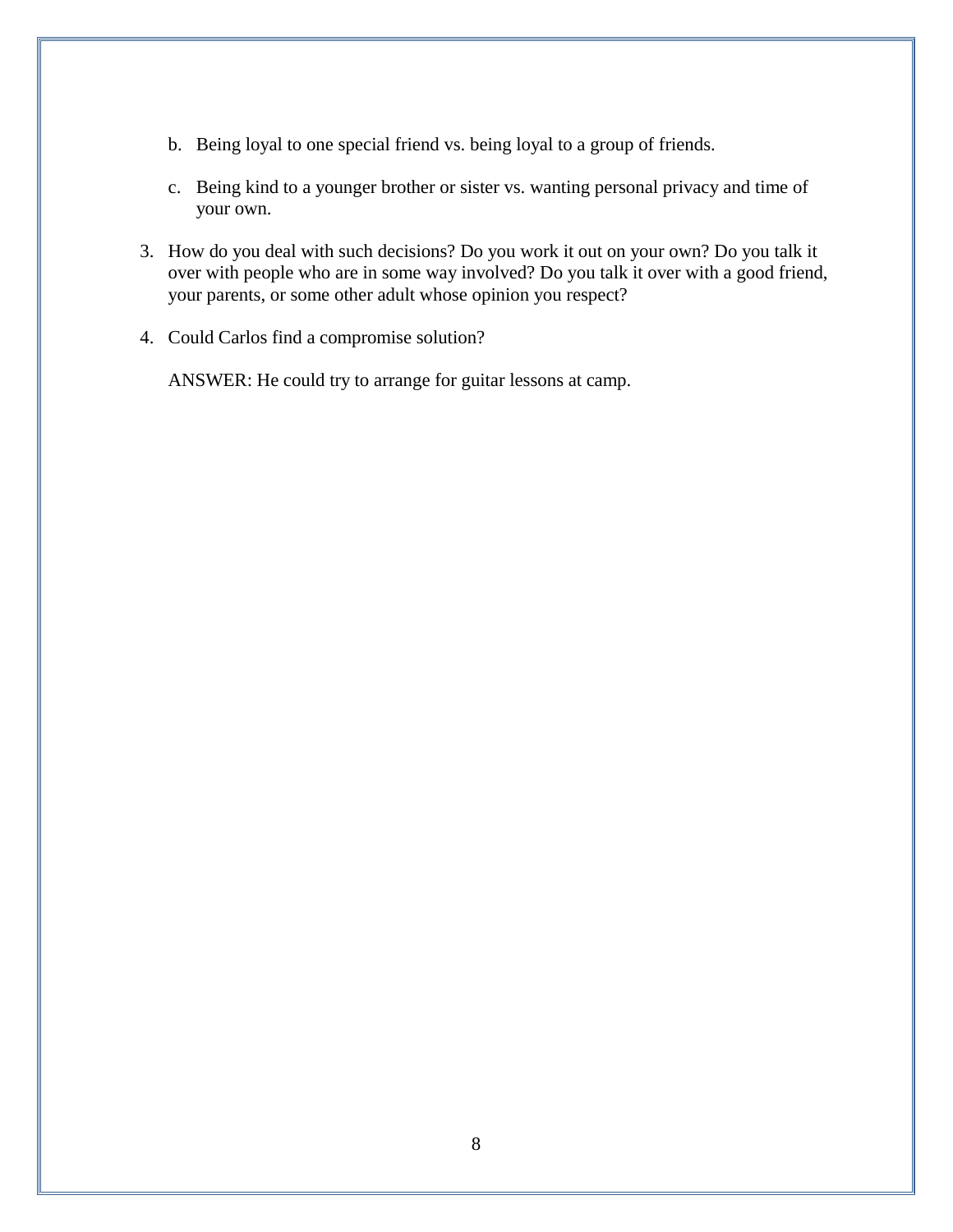#### **Social Assumptions**

*Social Assumptions* are ideas adopted by groups of people about other groups of people who are different. They often shape our views of others and can be dangerous because many times they are not true. Social assumptions can eventually lead to stereotypes.

*Stereotypes* label groups of people in a way that may actually be incorrect. Many times these labels are negative and can be damaging to the social health of a community.

Look at the facts and their corresponding stereotypes below.

#### *FACTS AND STEREOTYPES*

| <b>FACT 1:</b> Children who grow up in the center                                                | <b>STEREOTYPE:</b> With little income, little                                                                          |
|--------------------------------------------------------------------------------------------------|------------------------------------------------------------------------------------------------------------------------|
| of a city do not do as well in school as children                                                | opportunity to play, and high pollution, the city                                                                      |
| in the suburbs.                                                                                  | environment affects children's mental abilities.                                                                       |
| <b>FACT 2:</b> Most traffic crashes happen within                                                | <b>STEREOTYPE:</b> Drivers are careless on                                                                             |
| two miles of the driver's home.                                                                  | familiar roads.                                                                                                        |
| <b>FACT 3:</b> The suicide rate is higher in large<br>cities than in small towns or rural areas. | <b>STEREOTYPE:</b> People who live in rural<br>areas are well balanced; people who live in<br>cities are disturbed.    |
| <b>FACT 4:</b> Women tend to stay at home as the<br>main childcare providers.                    | <b>STEREOTYPE:</b> Women aren't as successful<br>as men in the workforce and therefore are<br>meant to be in the home. |
| <b>FACT 5:</b> Many men don't feel comfortable                                                   | <b>Stereotype:</b> Men who show their emotions are                                                                     |
| crying in public.                                                                                | weak.                                                                                                                  |

Do you think these stereotypes are fair and balanced analyses of the facts?

- What do you think motivates stereotypes?
- Why do people stereotype others?

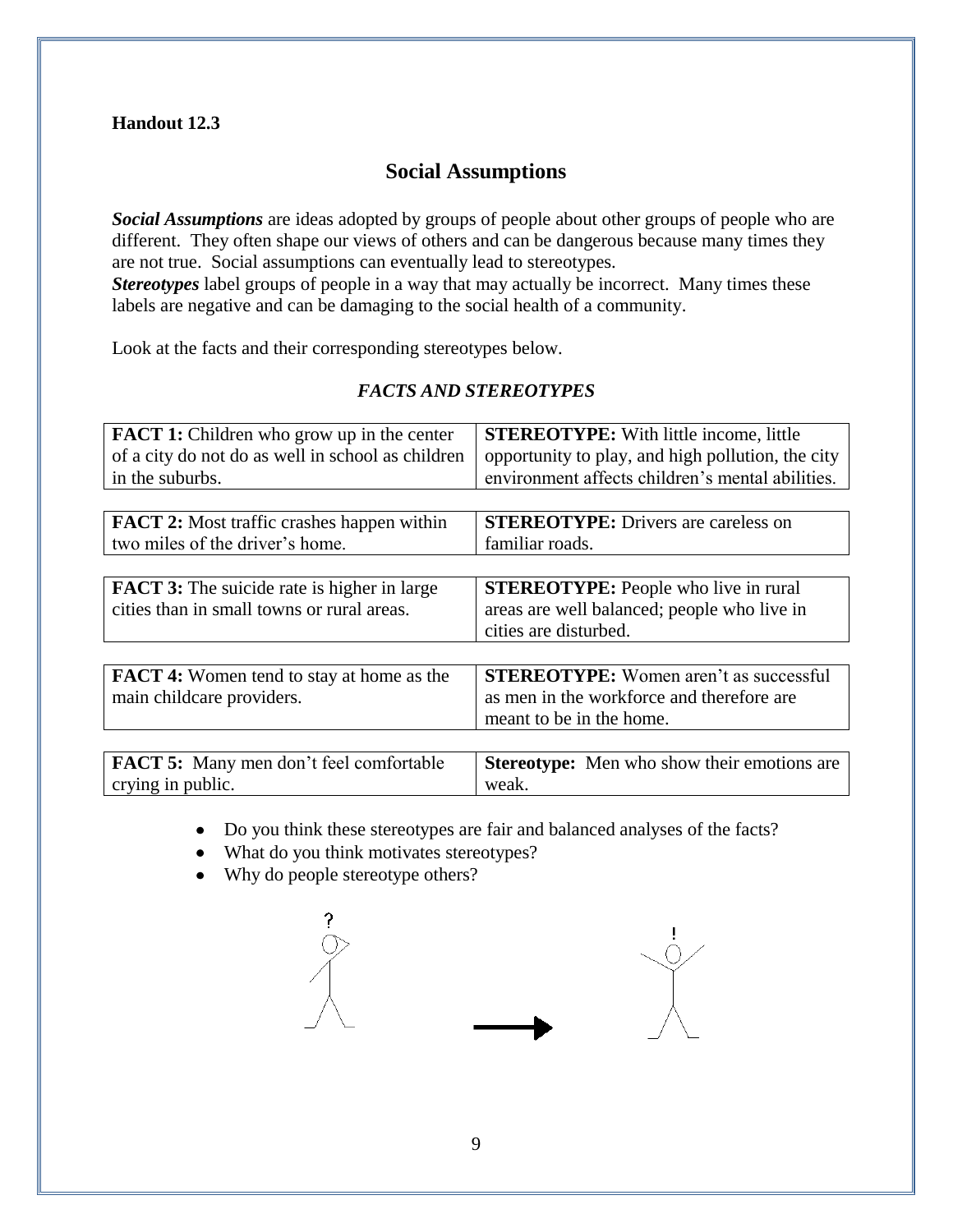### **Social Assumptions: List of Alternative Explanations**

One or two possible explanations are given for each fact. Can you think of any other probable explanations?

#### **Fact 1—Alternative Explanations:**

Center city families spend less money on toys, books, and lessons than suburban families.

\_\_\_\_\_\_\_\_\_\_\_\_\_\_\_\_\_\_\_\_\_\_\_\_\_\_\_\_\_\_\_\_\_\_\_\_\_\_\_\_\_\_\_\_\_\_\_\_\_\_\_\_\_\_\_\_

\_\_\_\_\_\_\_\_\_\_\_\_\_\_\_\_\_\_\_\_\_\_\_\_\_\_\_\_\_\_\_\_\_\_\_\_\_\_\_\_\_\_\_\_\_\_\_\_\_\_\_\_\_\_\_\_

- Center city schools have fewer facilities and materials than suburban schools.
- \_\_\_\_\_\_\_\_\_\_\_\_\_\_\_\_\_\_\_\_\_\_\_\_\_\_\_\_\_\_\_\_\_\_\_\_\_\_\_\_\_\_\_\_\_\_\_\_\_\_\_\_\_\_\_\_

#### **Fact 2—Alternative explanations:**

- Drivers spend more time driving near their homes than on more distant roads. The laws of probability may in part explain the number of accidents.
- \_\_\_\_\_\_\_\_\_\_\_\_\_\_\_\_\_\_\_\_\_\_\_\_\_\_\_\_\_\_\_\_\_\_\_\_\_\_\_\_\_\_\_\_\_\_\_\_\_\_\_\_\_\_\_\_

#### **Fact 3—Alternative explanations:**

- City conditions such as noise, over-crowding, and competition cause the higher suicide rate.
- Pace and quality of life in rural areas are calmer than in the city.
- \_\_\_\_\_\_\_\_\_\_\_\_\_\_\_\_\_\_\_\_\_\_\_\_\_\_\_\_\_\_\_\_\_\_\_\_\_\_\_\_\_\_\_\_\_\_\_\_\_\_\_\_\_\_\_\_ \_\_\_\_\_\_\_\_\_\_\_\_\_\_\_\_\_\_\_\_\_\_\_\_\_\_\_\_\_\_\_\_\_\_\_\_\_\_\_\_\_\_\_\_\_\_\_\_\_\_\_\_\_\_\_\_

#### **Fact 4—Alternative explanations:**

- Women have historically been discriminated against in the workforce where men have traditionally dominated.
- Because women are often discouraged from pursuing careers out-side the home, they are forced to depend on men in the workforce.
- \_\_\_\_\_\_\_\_\_\_\_\_\_\_\_\_\_\_\_\_\_\_\_\_\_\_\_\_\_\_\_\_\_\_\_\_\_\_\_\_\_\_\_\_\_\_\_\_\_\_\_\_\_\_\_\_ \_\_\_\_\_\_\_\_\_\_\_\_\_\_\_\_\_\_\_\_\_\_\_\_\_\_\_\_\_\_\_\_\_\_\_\_\_\_\_\_\_\_\_\_\_\_\_\_\_\_\_\_\_\_\_\_

#### **Fact 5—Alternative explanations:**

Men are often pressured to be "strong," that any lack of strength is a failure. Thus, because men who show their emotions are made fun of, they hide emotions to appear more masculine, and more successful in their gender roles.

\_\_\_\_\_\_\_\_\_\_\_\_\_\_\_\_\_\_\_\_\_\_\_\_\_\_\_\_\_\_\_\_\_\_\_\_\_\_\_\_\_\_\_\_\_\_\_\_\_\_\_\_\_\_\_\_

\_\_\_\_\_\_\_\_\_\_\_\_\_\_\_\_\_\_\_\_\_\_\_\_\_\_\_\_\_\_\_\_\_\_\_\_\_\_\_\_\_\_\_\_\_\_\_\_\_\_\_\_\_\_\_\_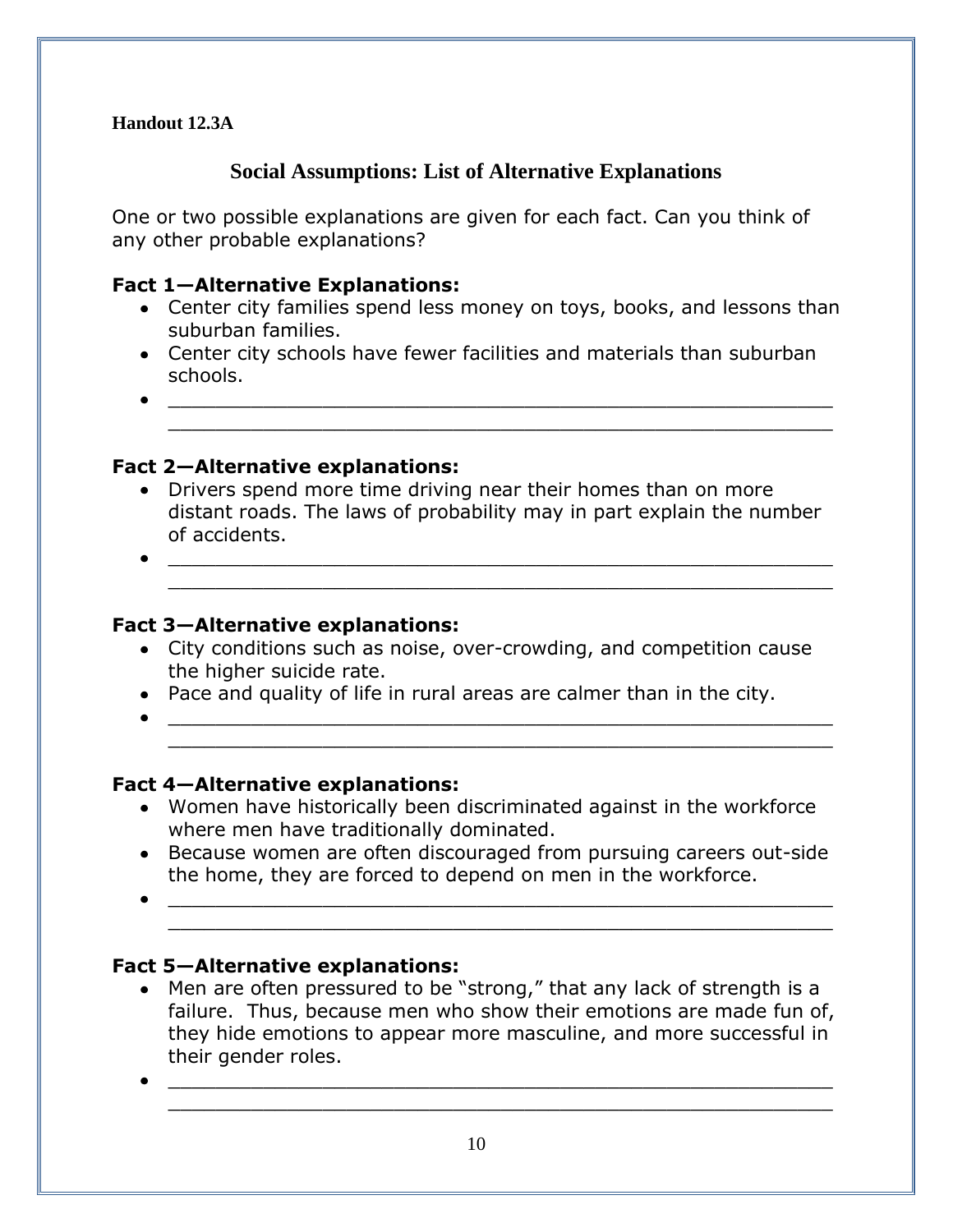## **Social Assumptions: Quiz**

Read each fact, stereotype, and alternative explanation. Decide where these stereotypes may have originated. Do you think the alternative explanations are reasonable and appropriate? Can you think of any more explanations?

**Fact 1:** Up to 40% of all people released from prison commit other crimes and are reimprisoned within five years of their release.

**Stereotype:** This is because criminals would rather break the law and chance another prison term than hold a job.

#### **Alternative Explanations:**

A person in prison is seldom taught skills necessary for becoming a responsible member of society. In fact, prison may have taught that person how to become a better criminal.

\_\_\_\_\_\_\_\_\_\_\_\_\_\_\_\_\_\_\_\_\_\_\_\_\_\_\_\_\_\_\_\_\_\_\_\_\_\_\_\_\_\_\_\_\_\_\_\_\_\_\_\_\_\_\_\_\_\_\_\_\_ \_\_\_\_\_\_\_\_\_\_\_\_\_\_\_\_\_\_\_\_\_\_\_\_\_\_\_\_\_\_\_\_\_\_\_\_\_\_\_\_\_\_\_\_\_\_\_\_\_\_\_\_\_\_\_\_\_\_\_\_\_

**Fact 2:** Many men are poor housekeepers. This is because men do not have the ability to cook, clean, or do the laundry.

#### **Alternative Explanations:**

Household skills take time to learn and men (and boys) spend their time learning other skills.

Fact 3: The highest number of deaths caused by heart attacks occurs in America. Americans eat a lot of foods containing cholesterol. We can conclude that cholesterol causes heart attacks.

**\_\_\_\_\_\_\_\_\_\_\_\_\_\_\_\_\_\_\_\_\_\_\_\_\_\_\_\_\_\_\_\_\_\_\_\_\_\_\_\_\_\_\_\_\_\_\_\_\_\_\_\_\_\_\_\_\_\_\_\_\_**

#### **Alternative Explanations:**

• There may be a relationship between heart attacks and diet, but the diet alone usually does not cause heart attacks without interacting factors such as a lack of exercise or strain on the heart due to sudden, excessive activity.

\_\_\_\_\_\_\_\_\_\_\_\_\_\_\_\_\_\_\_\_\_\_\_\_\_\_\_\_\_\_\_\_\_\_\_\_\_\_\_\_\_\_\_\_\_\_\_\_\_\_\_\_\_\_\_\_\_\_\_\_\_

**\_\_\_\_\_\_\_\_\_\_\_\_\_\_\_\_\_\_\_\_\_\_\_\_\_\_\_\_\_\_\_\_\_\_\_\_\_\_\_\_\_\_\_\_\_\_\_\_\_\_\_\_\_\_\_\_\_\_\_\_\_**

\_\_\_\_\_\_\_\_\_\_\_\_\_\_\_\_\_\_\_\_\_\_\_\_\_\_\_\_\_\_\_\_\_\_\_\_\_\_\_\_\_\_\_\_\_\_\_\_\_\_\_\_\_\_\_\_\_\_\_\_\_

**CRITICAL THINKING:**Can you think of another stereotype? What facts do these stereotypes come from? Can you think of an alternative explanation? Fact:

**Stereotype:**\_\_\_\_\_\_\_\_\_\_\_\_\_\_\_\_\_\_\_\_\_\_\_\_\_\_\_\_\_\_\_\_\_\_\_\_\_\_\_\_\_\_\_\_\_\_\_\_\_\_\_\_\_\_\_\_\_\_\_\_\_\_\_\_\_\_\_\_

#### **Alternative Explanation:** \_\_\_\_\_\_\_\_\_\_\_\_\_\_\_\_\_\_\_\_\_\_\_\_\_\_\_\_\_\_\_\_\_\_\_\_\_\_\_\_\_\_\_\_\_\_\_\_\_\_\_\_\_\_\_\_

\_\_\_\_\_\_\_\_\_\_\_\_\_\_\_\_\_\_\_\_\_\_\_\_\_\_\_\_\_\_\_\_\_\_\_\_\_\_\_\_\_\_\_\_\_\_\_\_\_\_\_\_\_\_\_\_\_\_\_\_\_\_\_\_\_\_\_\_\_\_\_\_\_\_\_\_\_\_

\_\_\_\_\_\_\_\_\_\_\_\_\_\_\_\_\_\_\_\_\_\_\_\_\_\_\_\_\_\_\_\_\_\_\_\_\_\_\_\_\_\_\_\_\_\_\_\_\_\_\_\_\_\_\_\_\_\_\_\_\_\_\_\_\_\_\_\_\_\_\_\_\_\_\_\_\_\_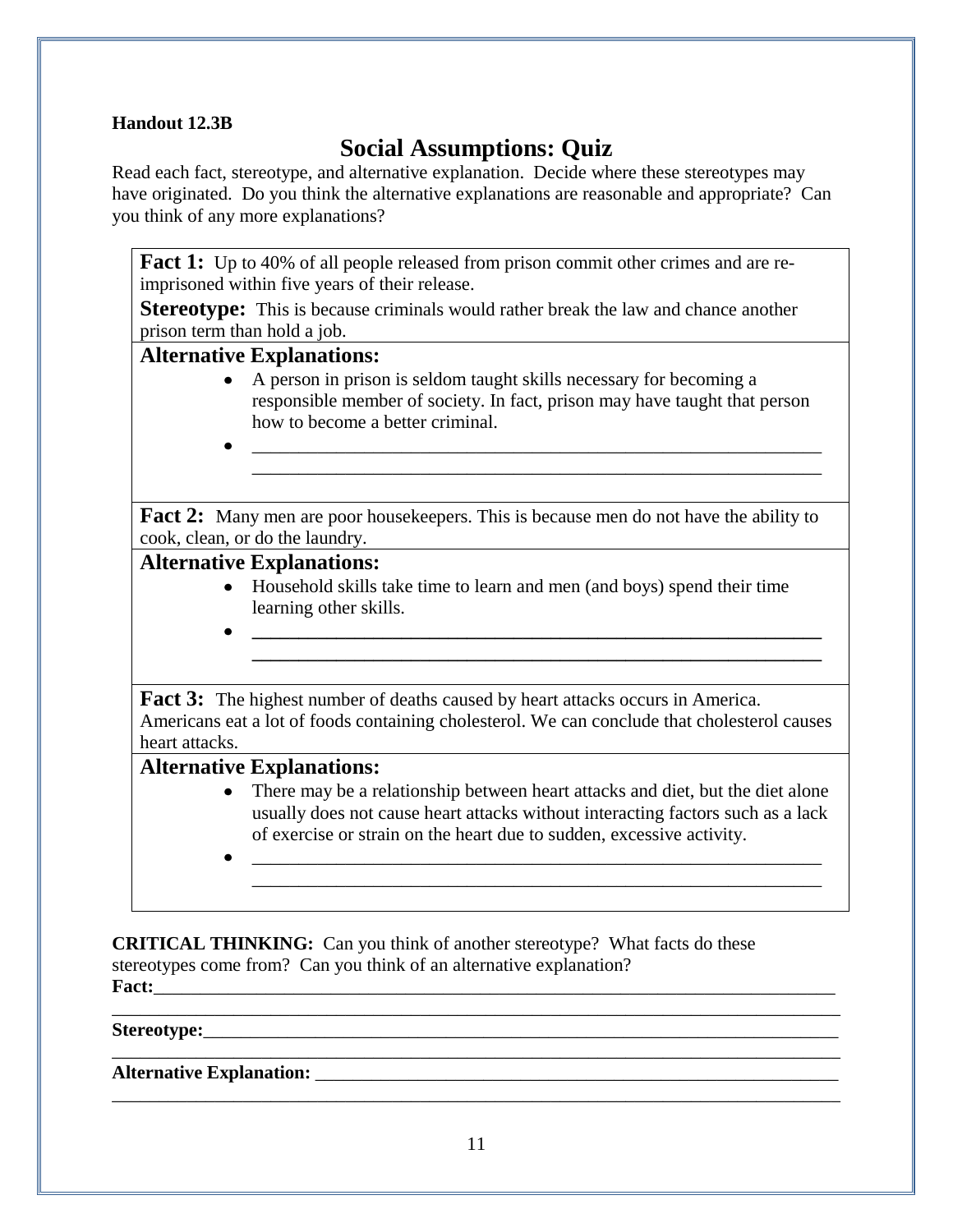### **New and Different Thinking: Lost Ball Problem**

At a picnic in the park some, Some children accidently dropped a wooden ball down a pipe. The pipe is a hallow cylinder that is cemented to the ground. What would you suggest these kids do to get their ball out of the pipe?

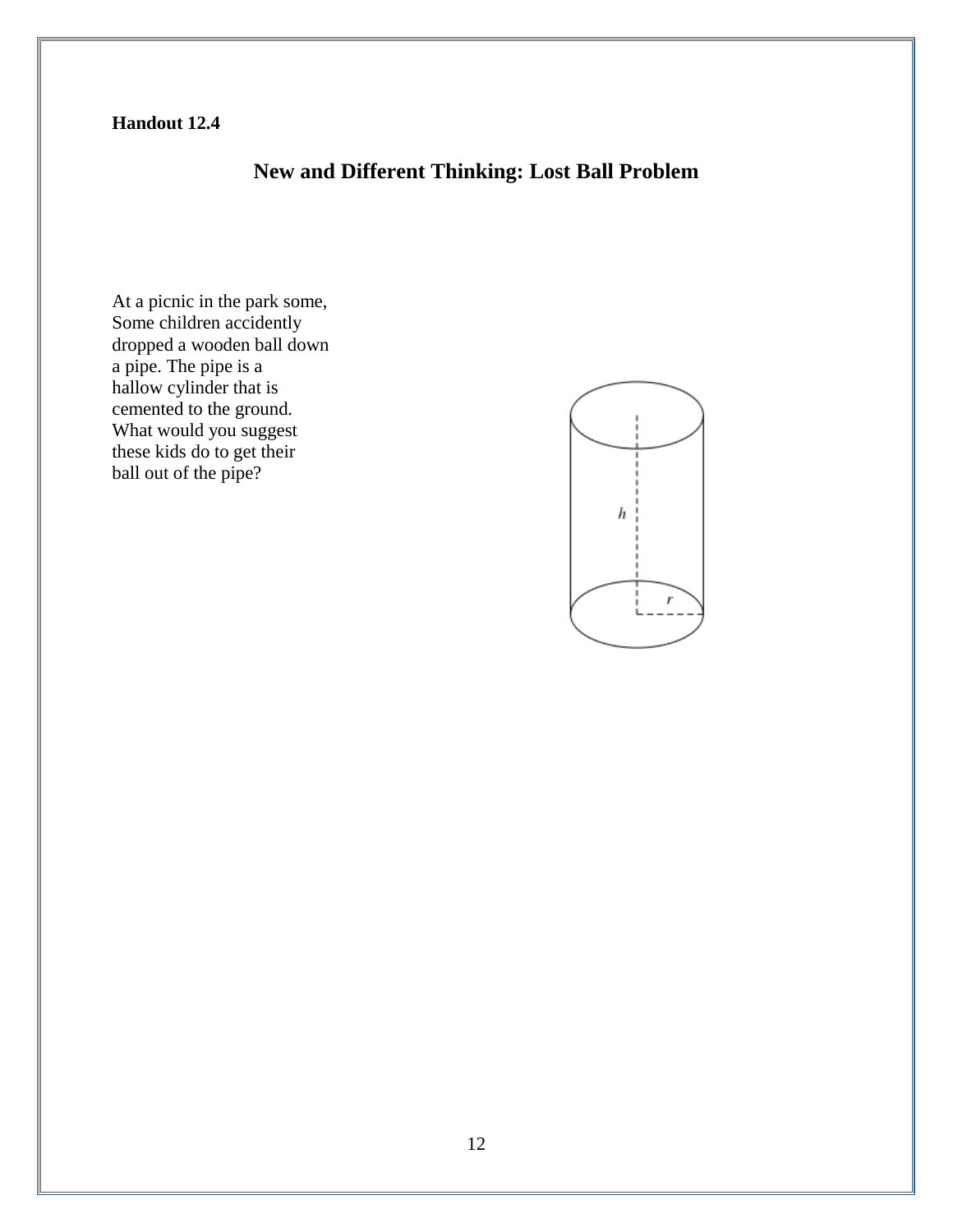## **Innovations: How I Did It: Part I**

*For each of the following exercises, pretend that you're a famous innovator, a leader in creativity, problem solving, and invention. Fill in each of the blanks with the name and description of your famous idea.* 

1. You're the president of the Ruben Gonzales Shoe Company. You can't find material that works well for running on grass—rubber is water-proof but too heavy; nylon is light, but slippery in mud and damp grass.

What I need is a soccer cleat material that will grip and keep feet dry in the rain, but that won't hold an athlete back, like \_\_\_\_\_\_\_\_\_\_\_\_\_\_\_\_\_\_\_\_\_\_\_\_\_\_\_\_\_\_\_\_\_\_\_\_\_\_\_\_\_\_\_\_\_\_

\_\_\_\_\_\_\_\_\_\_\_\_\_\_\_\_\_\_\_\_\_\_\_\_\_\_\_\_\_\_\_\_\_\_\_\_\_\_\_\_\_\_\_\_\_\_\_\_\_\_\_\_\_\_\_\_\_\_\_\_\_\_\_\_\_\_\_\_\_\_\_\_

2. You're a health scientist for the Lopez Band-Aid Company. You're having difficulty inventing a band-aid that will cover and protect a cut from dirt and at the same time leave it open to the air so it can heal.

What I need is to find a band-aid that is a

3. You're an investor for the National Puerto Rican Pastelles Company in the US. You are having difficulty obtaining plantain leaves for wrapping the pastelles.

\_\_\_\_\_\_\_\_\_\_\_\_\_\_\_\_\_\_\_\_\_\_\_\_\_\_\_\_\_\_\_\_\_\_\_\_\_\_\_\_\_\_\_\_\_\_\_\_\_\_\_\_\_\_\_\_\_\_\_\_\_\_\_\_\_\_\_\_\_\_\_\_

\_\_\_\_\_\_\_\_\_\_\_\_\_\_\_\_\_\_\_\_\_\_\_\_\_\_\_\_\_\_\_\_\_\_\_\_\_\_\_\_\_\_\_\_\_\_\_\_\_\_\_\_\_\_\_\_\_\_\_\_\_\_\_\_\_\_\_\_\_\_\_\_ \_\_\_\_\_\_\_\_\_\_\_\_\_\_\_\_\_\_\_\_\_\_\_\_\_\_\_\_\_\_\_\_\_\_\_\_\_\_\_\_\_\_\_\_\_\_\_\_\_\_\_\_\_\_\_\_\_\_\_\_\_\_\_\_\_\_\_\_\_\_\_\_

What I must do is \_\_\_\_\_\_\_\_\_\_\_\_\_\_\_\_\_\_\_\_\_\_\_\_\_\_\_\_\_\_\_\_\_\_\_\_\_\_\_\_\_\_\_\_\_\_\_\_\_\_\_\_\_\_\_\_\_

4. You're a famous transportation expert. A number of community leaders have come to you with a complaint. Many local citizens live far away from schools but don't have a car and public transportation is inconvenient and expensive.

\_\_\_\_\_\_\_\_\_\_\_\_\_\_\_\_\_\_\_\_\_\_\_\_\_\_\_\_\_\_\_\_\_\_\_\_\_\_\_\_\_\_\_\_\_\_\_\_\_\_\_\_\_\_\_\_\_\_\_\_\_\_\_\_\_\_\_\_\_\_\_\_ \_\_\_\_\_\_\_\_\_\_\_\_\_\_\_\_\_\_\_\_\_\_\_\_\_\_\_\_\_\_\_\_\_\_\_\_\_\_\_\_\_\_\_\_\_\_\_\_\_\_\_\_\_\_\_\_\_\_\_\_\_\_\_\_\_\_\_\_\_\_\_\_ \_\_\_\_\_\_\_\_\_\_\_\_\_\_\_\_\_\_\_\_\_\_\_\_\_\_\_\_\_\_\_\_\_\_\_\_\_\_\_\_\_\_\_\_\_\_\_\_\_\_\_\_\_\_\_\_\_\_\_\_\_\_\_\_\_\_\_\_\_\_\_\_

What these people need is a

5. You're a famous musician from Puerto Rico who wants to teach children how to play the quadro, but they are difficult to find in the US.

\_\_\_\_\_\_\_\_\_\_\_\_\_\_\_\_\_\_\_\_\_\_\_\_\_\_\_\_\_\_\_\_\_\_\_\_\_\_\_\_\_\_\_\_\_\_\_\_\_\_\_\_\_\_\_\_\_\_\_\_\_\_\_\_\_\_\_\_\_\_\_\_

What I need to do is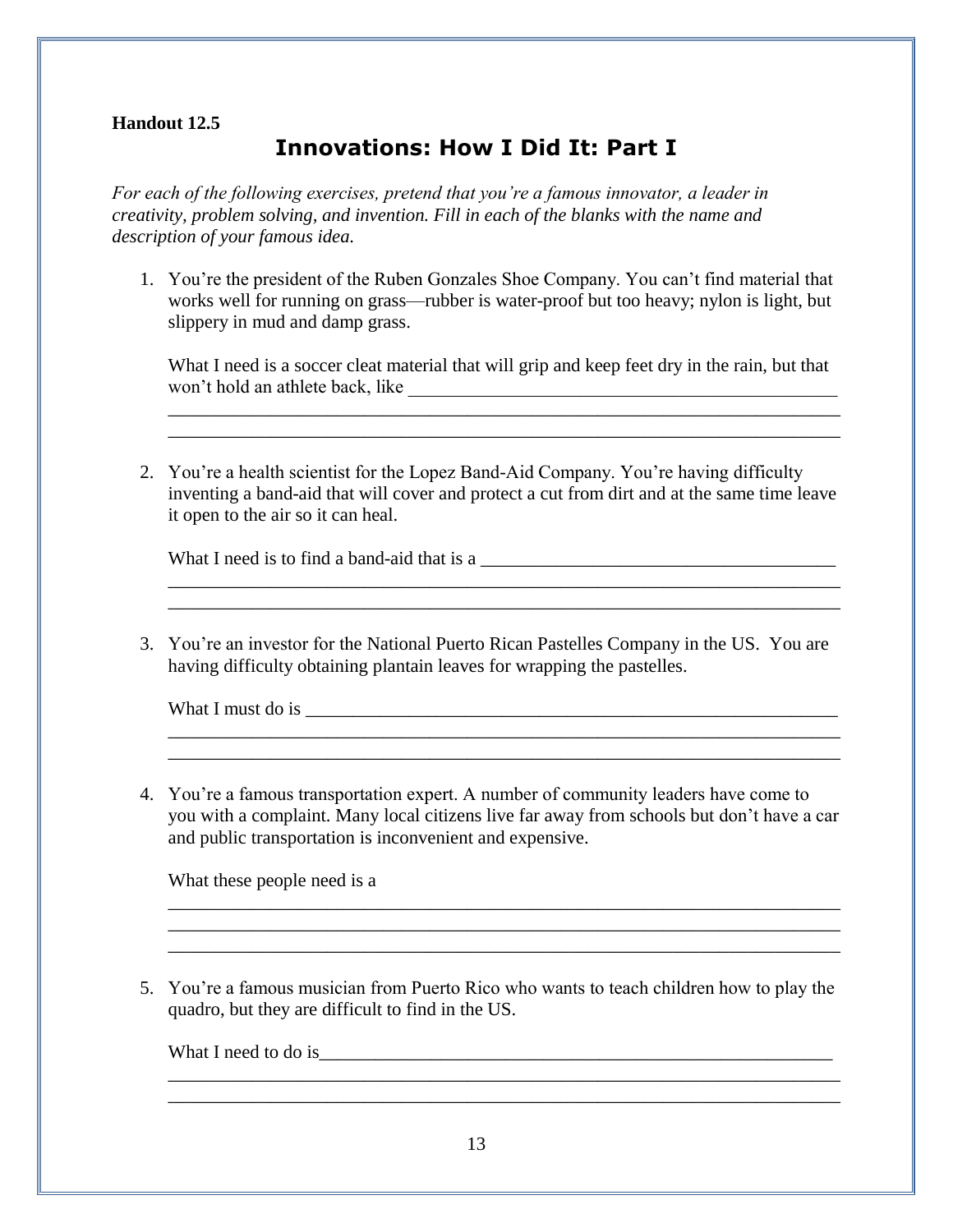### **Part II**

*Once again, pretend that you are that very famous inventor. For each invention below, name the thing that gave you the idea (animal, plant, geological formation, other human invention, etc.).*

| <b>Back Pack</b> | <b>Pants Pockets</b> | Telephone  |
|------------------|----------------------|------------|
| Stop Light       | Radio Antenna        | Pool       |
| Vacuum Cleaner   | Scissors             | Light Bulb |
| Sunglasses       | <b>Soccer Cleats</b> | Snorkel    |
| Helicopter       | <b>Fishing Pole</b>  | Envelope   |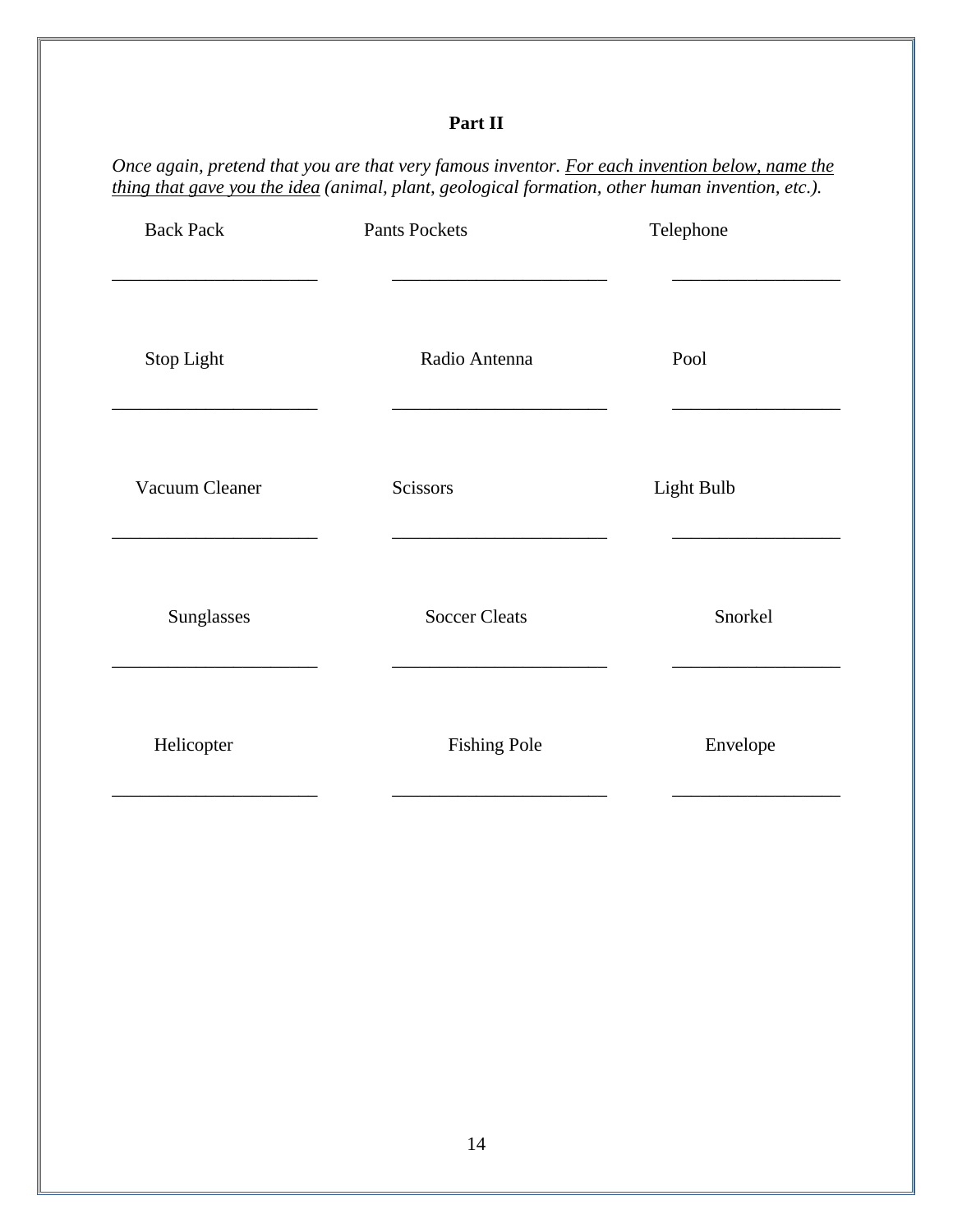## **Evaluation Form for Student**

Indicate three new things you learned.

How will you use this new knowledge in the future?

Were the handouts useful?

How could this workshop have been improved?